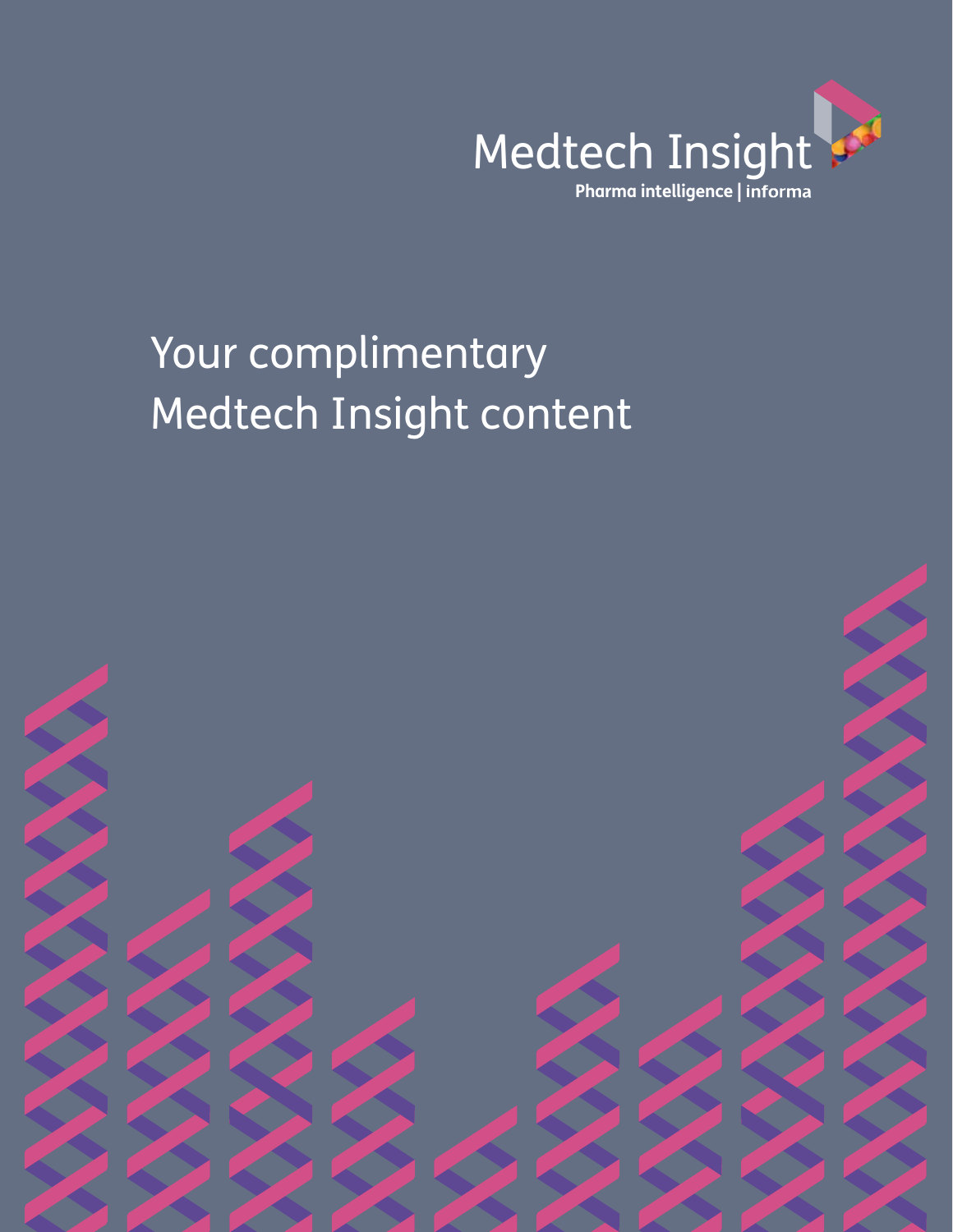

# Promoting Your 510(k)-Pending Device: 5 Questions About FDA's Policy

**A 510(k) submission rather than a** 510(k) clearance is the threshold that a device firm needs to meet to begin advertising or displaying a product under a long-established, one-sentence agency policy. But important questions remain about proper application of this policy by industry, Hyman, Phelps & McNamara attorney Jeffrey Shapiro writes in this guest column.

For almost 40 years FDA has allowed firms to advertise and display medical devices after a 510(k) has been submitted, but prior to clearance. This policy was set forth in a short compliance policy guide (CPG 300.600) issued in 1978, which says: "Although a firm may advertise or display a device that is the subject of a pending 510(k) … a firm may not take orders, or be prepared to take orders, that might result in contracts of sale for the device unless limited to research or investigational use."

 $\bullet\quadbullet\quad\bullet$ 

It is remarkable how durable the policy has been over the decades. Nonetheless, there are several questions that arise periodically as device companies attempt to comply. It is unfortunate that FDA has not provided any additional guidance. This article is my attempt to clarify some of the most pressing issues.

### **'Firm May Not ... Be Prepared to Take Orders'**

One question that frequently arises is what FDA means by saying a firm may not "be prepared" to take orders. Are there launch-preparation activities that are not permissible while a 510(k) is pending? For example, what about synchronization with the computer systems of potential hospital customers or group purchasing

organizations (GPOs)? If a firm must wait until after clearance to engage with customer ordering and billing systems, there could be significant delays because this electronic infrastructure requires time to set up.

**If a manufacturer communicates to the public that it is not willing to accept orders, and it does not in fact accept orders, that should be sufficient to satisfy CPG 300.600.**

The phrase "be prepared" is best analyzed in context. CPG 300.600 was issued shortly after the Medical Device Amendments of 1976 (MDA) had created a complex new regulatory scheme for medical devices. To ease the transition, the MDA had decreed that devices already in "commercial distribution" as of May 28, 1976, would be allowed to remain on the market for the time being. The purpose of CPG 300.600 was to explain how FDA would determine whether a device would be considered in "commercial distribution" as of May 28 of that year.

Naturally, if a manufacturer had sold at least one unit of a device prior to May 28, it would be obvious that the device was in commercial distribution before the cutoff date. But what if a manufacturer had *offered* the device for sale but no orders had ever been placed? Could the device still be considered to have entered commercial distribution?

FDA answers with a qualified "yes." In CPG 300.600, FDA indicates that it would consider a device as having been in commercial distribution prior to May 28 if: (1) it was "displayed, advertised, or otherwise offered for sale before May 28, 1976, for a specific intended purpose or purposes" (and it was not being offered for research or investigational use) *and* (2) the manufacturer had "accepted, or been prepared to accept, at least one order to purchase the device that resulted, or would have resulted, in a contract of sale."

Reprinted by Medtech Insight ([medtech.pharmamedtechbi.com\)](medtech.pharmamedtechbi.com). Unauthorized photocopying prohibited. **• • • 2**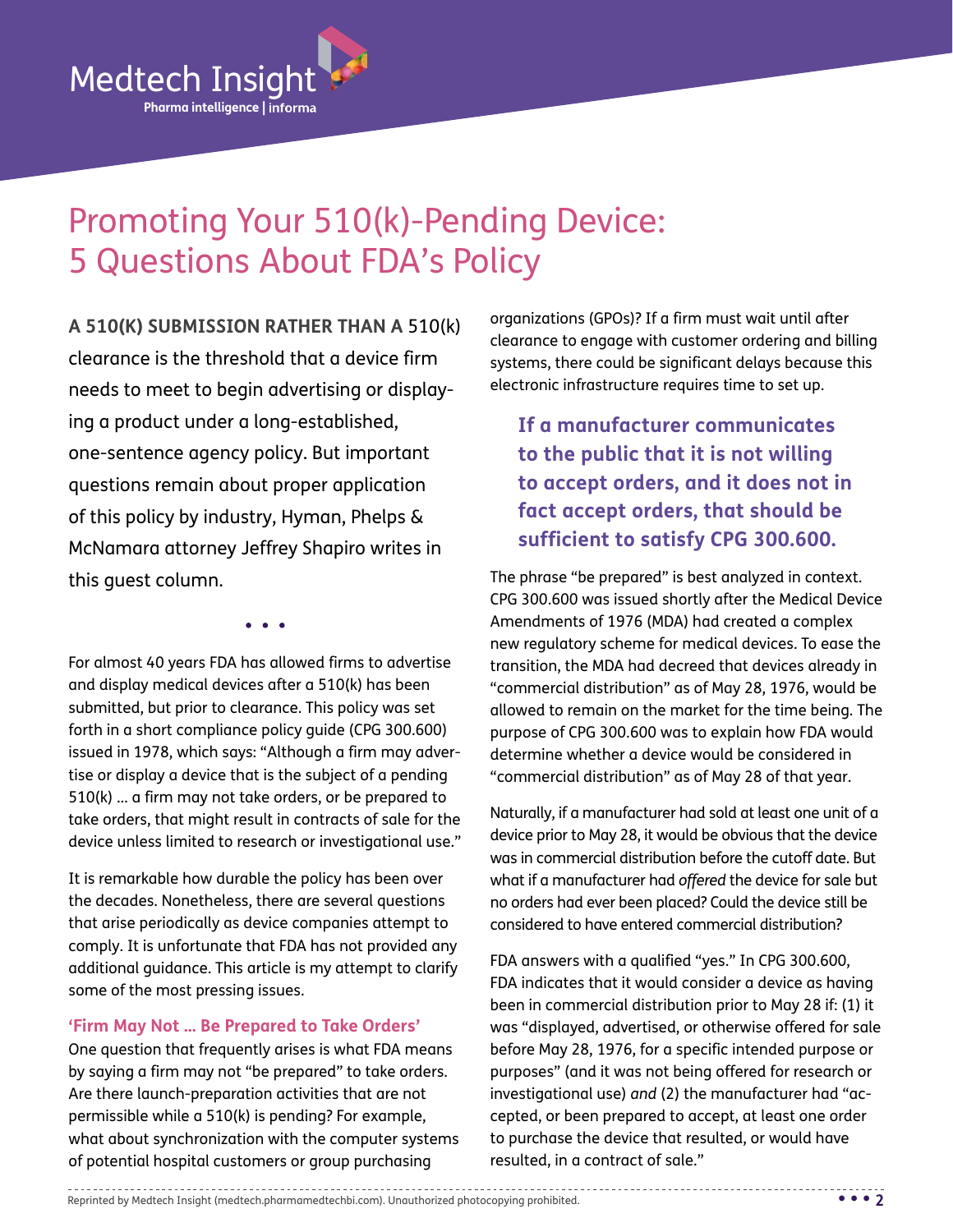

Almost as an afterthought, FDA applied this reasoning to the situation when a firm has submitted a 510(k) and, while it is pending, proceeds to advertise the device. Would advertising the device constitute unlawful "commercial distribution" prior to 510(k) clearance? The answer in CPG 300.600 is a qualified "no." FDA said it would not consider advertising a device prior to 510(k) clearance to be sufficient by itself to constitute commercial distribution, just as FDA would not consider advertising a device prior to May 28 to be sufficient by itself to constitute commercial distribution. In both cases, the missing ingredient to create commercial distribution was acceptance of orders or at least being "prepared" to do so.

But what does "prepared" mean in this context? FDA has never commented on what it means. In most dictionaries, "prepared" has a dual meaning. It can mean that one is *ready* and *able* from a logistics standpoint. However, it also can mean that one is *willing* from an intent standpoint. The most natural reading of CPG 300.600 is that FDA was using "prepared" in the sense of "willing" rather than "ready" and "able." Realistically, it is easiest for FDA to determine whether a firm is willing to accept orders based on whether the firm has actually accepted orders or has made public statements indicating an intent or "willingness" to do so.

Conversely, it is difficult to see how FDA could draw lines around the degree of readiness that would be permissible in the logistical sense. Drawing these lines would require fact-intensive investigation into a firm's operational activities to determine when it truly became ready and able to accept orders. Furthermore, even if a firm makes itself ready and able to accept orders, there is no danger that it will accept orders unless it has the requisite intent to do so. It would make sense, therefore, to conclude that FDA was focused on preparedness in terms of willingness. In short, if a manufacturer communicates to the public that it is not willing to accept orders, and it does not in fact accept orders, that should be sufficient to satisfy CPG 300.600, regardless of additional logistical steps taken to get ready to sell a device.

#### **New Intended Use?**

It is well established under Federal Food, Drug and Cosmetic Act (FDCA) that FDA grants 510(k) clearance or PMA approval to medical devices based upon the concept of "intended use." When a 510(k) clearance or PMA approval is granted, it is based upon a specific intended use. If the manufacturer wishes to offer it for a new intended use, it generally must submit a new 510(k) or PMA.

**The vagueness of the intended-use regulation tends to empower the agency, because many firms will err on the side of caution rather than risk enforcement action.**

An FDA labeling regulation, 21 C.F.R. § 801.4, defines "intended use" to refer to the "objective intent" of persons labeling the device based upon labeling, advertising, other "expressions" or "the circumstances surrounding the distribution of the article." If a manufacturer promotes a device for a new intended use outside the scope of clearance or approval, FDA may conclude that the manufacturer has altered the intended use. Because the device does not have clearance or approval for the new use, FDA deems it misbranded or adulterated.

What does intended use have to do with CPG 300.600? The issue can be illustrated with a hypothetical. Suppose a device has received 510(k) clearance for "Use A" and is regularly being sold and shipped for Use A. Now suppose the manufacturer files a 510(k) for "Use B," and the 510(k) is pending. May the manufacturer start advertising Use B prior to clearance? We already know from CPG 300.600 that it is lawful to advertise the device for Use B while a 510(k) is pending (so long as the manufacturer does not accept orders and is not prepared to do so). But could FDA still allege that advertisements for Use B effectively alter the intended use of the ongoing sales for Use A, causing the device to be "intended" for Use B as well? If so, then FDA could allege that the devices as shipped while the 510(k) is pending are adulterated and/or misbranded due to the lack of clearance for Use B.

Reprinted by Medtech Insight (medtech.pharmamedtechbi.com). Unauthorized photocopying prohibited. **• • • 3**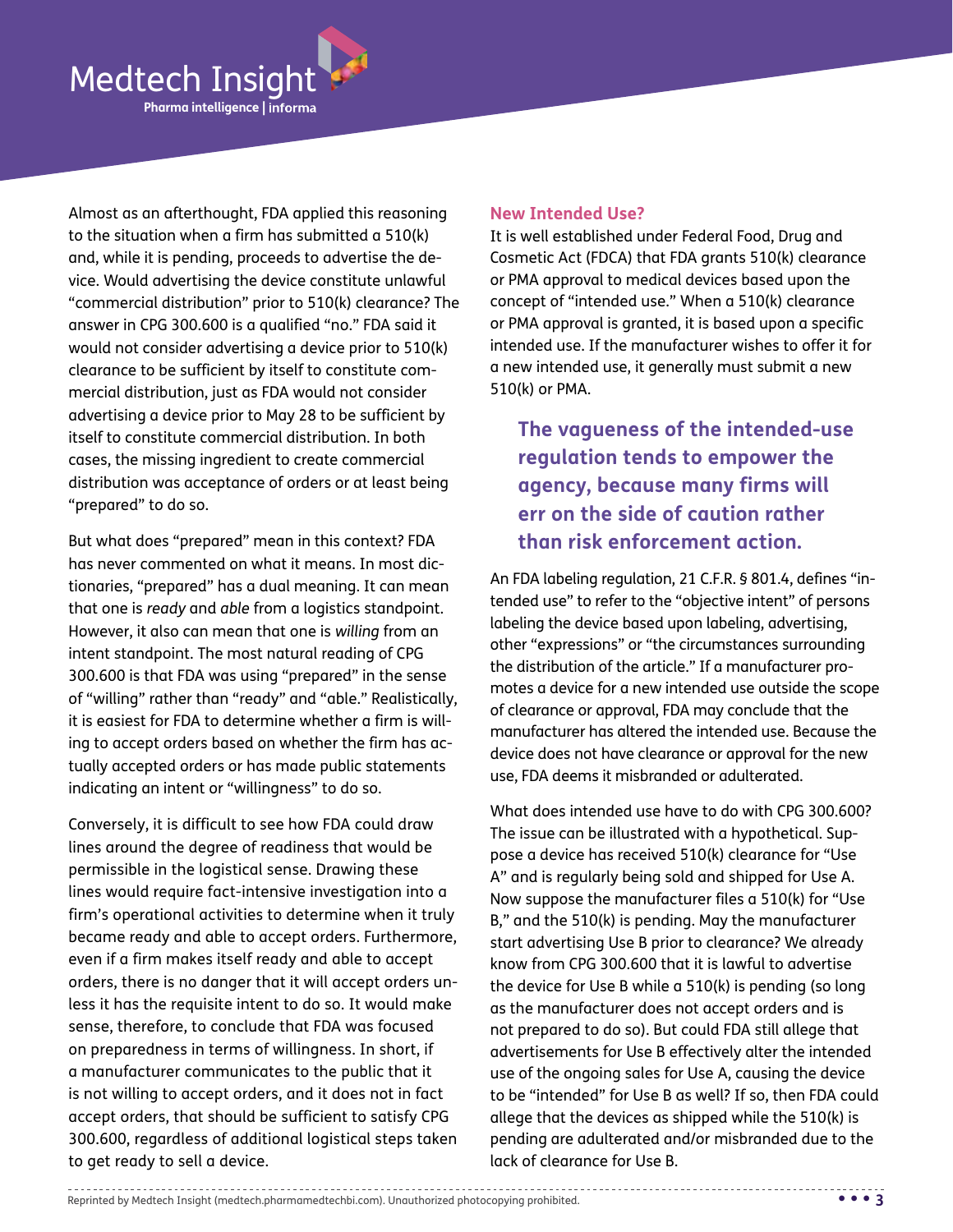

If devices being shipped for Use A cannot be used off-label for the new Use B without physical modification (e.g., a software upgrade is needed), it is difficult to see how FDA could credibly argue that advertising Use B alters the intended use of the devices being shipped for Use A. In the more common case, in which devices shipped for Use A are physically capable of Use B, it is easy to imagine FDA taking the position that the advertisement for Use B alters the intended use of the devices currently being shipped. Because the definition of intended use (21 C.F.R. § 801.4) is broad and subjective, that is certainly a position FDA could take.

On the other hand, if the determination of intended use is based on a manufacturer's labeling and advertising, it ought to be possible to guard against the unintentional creation of a new intended use by using appropriate language in advertising for Use B. For example, a manufacturer might create a separate model for Use B (with different colors and



Jeffrey K. Shapiro is a director with Hyman, Phelps & McNamara specializing in medical device law. He has advised and represented start-ups, mid-sized and large medical device companies before FDA for more than 20 years on issues including product clearances and approvals, Medical Device Reporting and Part 806 reporting requirements, labeling and advertising, recalls, and responding to Form 483s and warning letters.

use regulation tends to empower the agency, because many firms will err on the side of caution rather than risk enforcement action.

## **Orders Contingent Upon Clearance**

Another question that arises from time to time is whether it is acceptable under CPG 300.600 to take sales orders if they are contingent upon receipt of 510(k) clearance. Although CPG 300.600 does not expressly address this question, FDA officials over the years have consistently indicated that contingent orders are not permissible.

This conclusion makes sense. The purpose of CPG 300.600 is to prevent commercial distribution prior to 510(k) clearance. FDA's position in CPG 300.600 is that accepting orders that might result in contracts of sale is the essence of commercial distribution. That conclusion would hold even if the parties agree to a contingency, *i.e.*, that failure to

branding) and make clear that it is "not available for sale" and is "under review by FDA, 510(k) pending." The firm might even add language to the labeling and advertising of the device for Use A, making it clear that it is intended only for Use A and not Use B.

If steps like these were taken, FDA would find it much more difficult to argue that the intended use of the devices being shipped had been altered to include Use B. But the vagueness of the intended-use regulation means that a manufacturer adopting this approach risks an enforcement fight with FDA. Most firms understandably do not want to take on this risk, and so they refrain from advertising a device for a new use if it is already on the market for another use. Like so much else in FDA regulation, the vagueness of the intendedobtain clearance will excuse delivery. Hence, orders contingent upon 510(k) clearance should be seen as engaging in commercial distribution, which is permissible only after 510(k) clearance is obtained.

# **What About Advertising Prior to Submitting A 510(k)?**

A puzzling aspect of CPG 300.600 is that it permits advertising only for a device with a *510(k) pending*. FDA officials have over the years publicly indicated that the advertising is not permitted until a 510(k) is pending. It is not uncommon for firms to work very hard to get a 510(k) submission filed and pending just before a major trade show so that advertising will be permitted.

But what gives FDA authority to ban advertising before a 510(k) is filed? Certainly, if a firm is taking orders prior